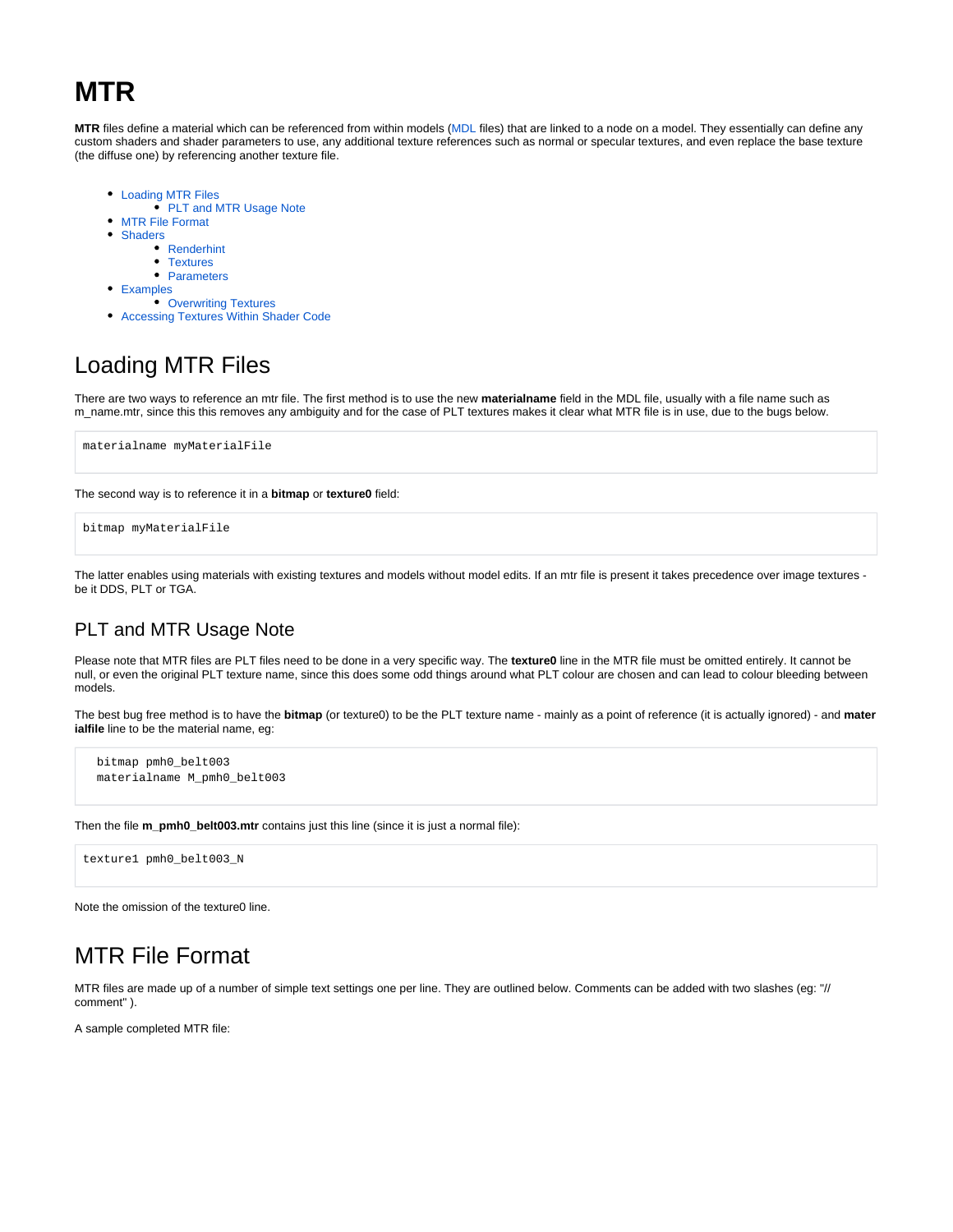```
// Specify it is normal and spec mapped
renderhint NormalAndSpecMapped
// Define textures
texture0 plc_tree_d // Diffuse
texture1 plc_tree_n // Normal
texture2 plc_tree_s // Specular
texture3 plc_tree_r // Roughness
texture4 plc_tree_h // Height
texture5 plc_tree_i // Illumination
```
## <span id="page-1-0"></span>**Shaders**

Defining shaders is optional. If omitted, a default shader will be picked depending on content type. See [here](https://nwn.wiki/display/NWN1/Shader+Engine+Support) for more about shaders.

**Defining Custom Shaders**

```
// Specifies a custom vertex shader: vsMyVertexShader.shd
customshaderVS vsMyVertexShader 
// Specifies a custom fragment shader: fsMyFragmentShader.shd
```
customshaderFS fsMyFragmentShader

### <span id="page-1-1"></span>Renderhint

Specifying a **renderhint** in the material file will instruct the game to handle the associated content in a certain way. Currently, only two renderhint tokens are supported, which have identical function and can be used interchangeably : "**NormalAndSpecMapped**" and "**NormalTangents**". Specifying either of these will make the game generate vertex tangent and handedness information (provided that the associated model is not already compiled), as well as picking a shader variant with normal mapping if no custom shader is specified.

#### **Defining Renderhint**

renderhint NormalAndSpecMapped

The renderhint can also be added [directly to a MDL](https://nwn.wiki/display/NWN1/MDL+ASCII#MDLASCII-MDLAscii-node-renderhint) file.

Note that NormalAndSpecMapped and NormalTangents do seem to have different effects if you're directly altering a flat amount of specular or roughness set in the MTR file itself. See [Shaders](https://nwn.wiki/display/NWN1/Shaders) for an example.

#### <span id="page-1-2"></span>Textures

Texture definitions are optional. Any texture defined in the mtr file takes precedence over the one in the model/ mdl file. Up to 11 textures are supported: **te xture0** - **texture10** (numbering doesn't need to be continuous). Specifying a texture makes it available in the shaders in the corresponding uniform sampler (texUnit\*).

As noted above texture0 should be omitted for PLT mtr files due to bugs.

#### **Defining Textures**

```
// Binds a texture to texUnit0 in the fragment shader. Overrides bitmap/texture0 in the model.
texture0 myFirstTexture
// Binds a texture to texUnit1 in the fragment shader. Overrides texture1 in the model.
texture1 mySecondTexture
```
Default textures are as per below if using [Standard material inputs](https://nwn.wiki/display/NWN1/Standard+material+inputs):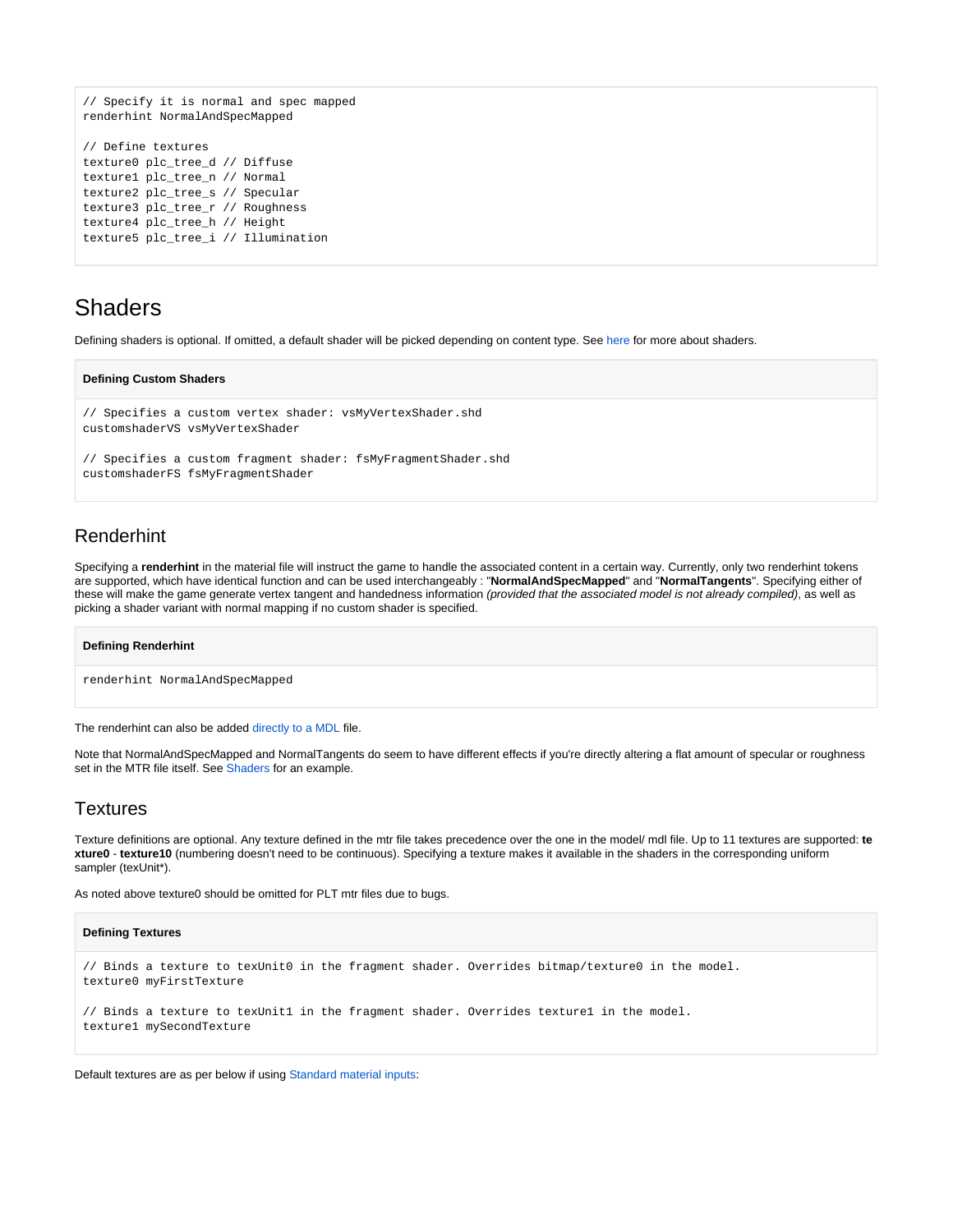texture0 - Diffuse texture1 - Normal texture2 - Specular texture3 - Roughness texture4 - Height texture5 - Illumination

To have a set of texture0, texture1...texture10 lines but miss some out, use the keyword **null**, eg to miss off the specular and roughness map but have the height map:

renderhint NormalAndSpecMapped texture0 object\_tex texture1 object\_tex\_n texture2 null texture3 null texture4 object\_tex\_h texture5 object\_tex\_i

Additional texture slots are available from 11 to 15 which previously had similar functionality, however they are currently unavailable for use in the MTR file using the default shaders. Each slot is now internally used for other purposes as listed below.

| <b>Texture Slot</b> | <b>Current Use</b>                                             |
|---------------------|----------------------------------------------------------------|
| texture11           | Depth Buffer [used for post processing]                        |
| texture12           | Screen Buffer Color [used for reflections and post processing] |
| texture13           | <b>Cube Environment Map</b>                                    |
| texture14           | <b>Flat Environment Map</b>                                    |
| texture15           | Noise Map [used for water]                                     |

### <span id="page-2-0"></span>Parameters

Optional definitions of parameters, which will be passed to the shader.

### **Defining Parameters** // Creates a float parameter that will be bound to a shader uniform of the same name (if it exists). parameter float fModulator 0.5 // Creates an integer parameter that will be bound to a shader uniform of the same name. parameter int iCount 2 // Creates a 4-float parameter that will be bound to a shader uniform of the same name. // Float parameters may have up to 4 dimensions (not supported for int) parameter float vDiffuse 0.8 1.0 0.65 1.0

See an example of passing parameters on the [Standard material inputs](https://nwn.wiki/display/NWN1/Standard+material+inputs) page.

You can also set parameters on objects in NWN (so not individual tiles, but say a creature, item or placeable) for shaders with nwscript, such as with the function **SetMaterialShaderUniformVec4**, see [Shaders](https://nwn.wiki/display/NWN1/Shaders) for some more info on this.

## <span id="page-2-1"></span>Examples

### <span id="page-2-2"></span>Overwriting Textures

The following example overrides the standard armoire placeable (plc\_a01.mdl). The new placeable is a simple square and references a mtr file with three textures. The files have to be placed into the override folder: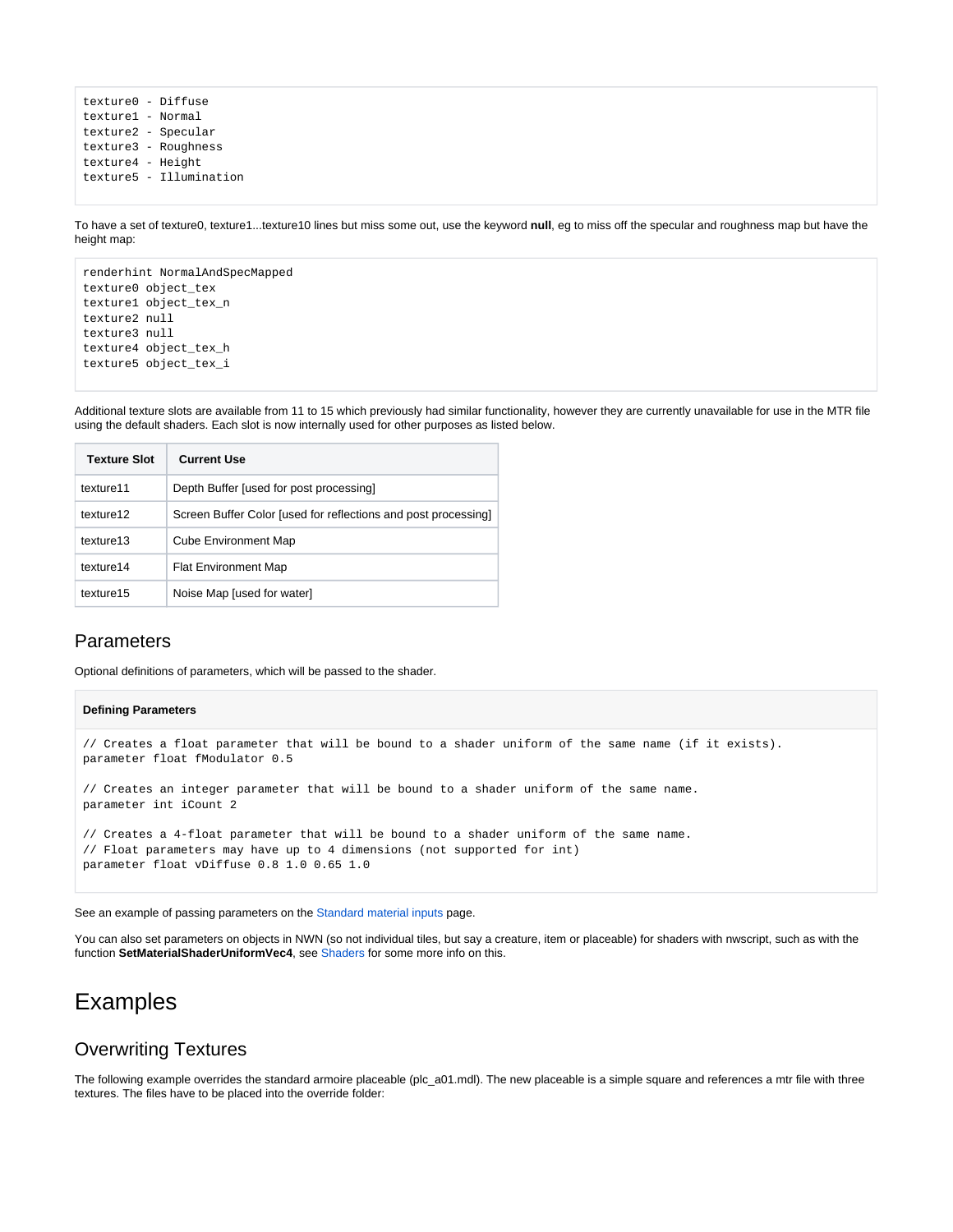

The MDL file has these fields:

```
plc_a01.mdl
node trimesh a01_planeA
  parent plc_a01
 ...
  bitmap ttr01_grass02 # Old style texture reference, overwritten in mtr
 texture1 null \qquad # texture will be overwritten in mtr
 texture2 null \# texture will be overwritten in mtr
  renderhint NormalAndSpecMapped # Enables normal and specular mapping
 materialname testmat # Reference to mtr file
  ...
endnode
```
For information on PBR texture references in .mtr files, see [here.](https://nwn.wiki/display/NWN1/Standard+material+inputs)

#### **testmat.mtr**

```
// textures0 overwrites bitmap or texture0 parameter in mdl
texture0 testtx
// Used by normal and spec mapping shaders
texture1 testtx_n
texture2 testtx_s
```
Roughness, Heightmaps and Illumination are supported as well, the fuller usually used list are as follows:

```
renderhint NormalAndSpecMapped
texture0 * (Diffuse)
texture1 *_n (Normal)
texture2 *_s (Specular)
texture3 *_r (Roughness)
texture4 *_h (Height)
texture5 *_i (Illumination)
```
Remember: if the model uses PLT textures make sure you do **not** include the texture0 line at all, even if it says "texture0 null", since it can bug out the PLT loading.

## <span id="page-3-0"></span>Accessing Textures Within Shader Code

Each texture 0-10 comes with two uniforms accessible within shader code.

The first is **texture<X>Bound** where <X> is the index of the texture. If **texture1Bound** is not equal to 0, then a texture is available in that slot to the shader. If not, then reading that slot may instead print waste data from the object's last purpose. Errors include printing a ghost spec map from another material in the scene if a spec map is not explicitly given in the MTR file or when texture2 is set to null.

The second uniform is *tex<X<Unit*, again where <X> is the index of the texture. This uniform holds the Sampler2D object. Using the [texture2D](https://thebookofshaders.com/glossary/?search=texture2D) function, you can ask for a texel form the [sampler2D](https://www.khronos.org/opengl/wiki/Sampler_(GLSL)) object by specifying uv coordinates and an optional bias. See [external link](https://thebookofshaders.com/glossary/?search=texture2D) for more details.

Textures 11-15 use other names as listed below.